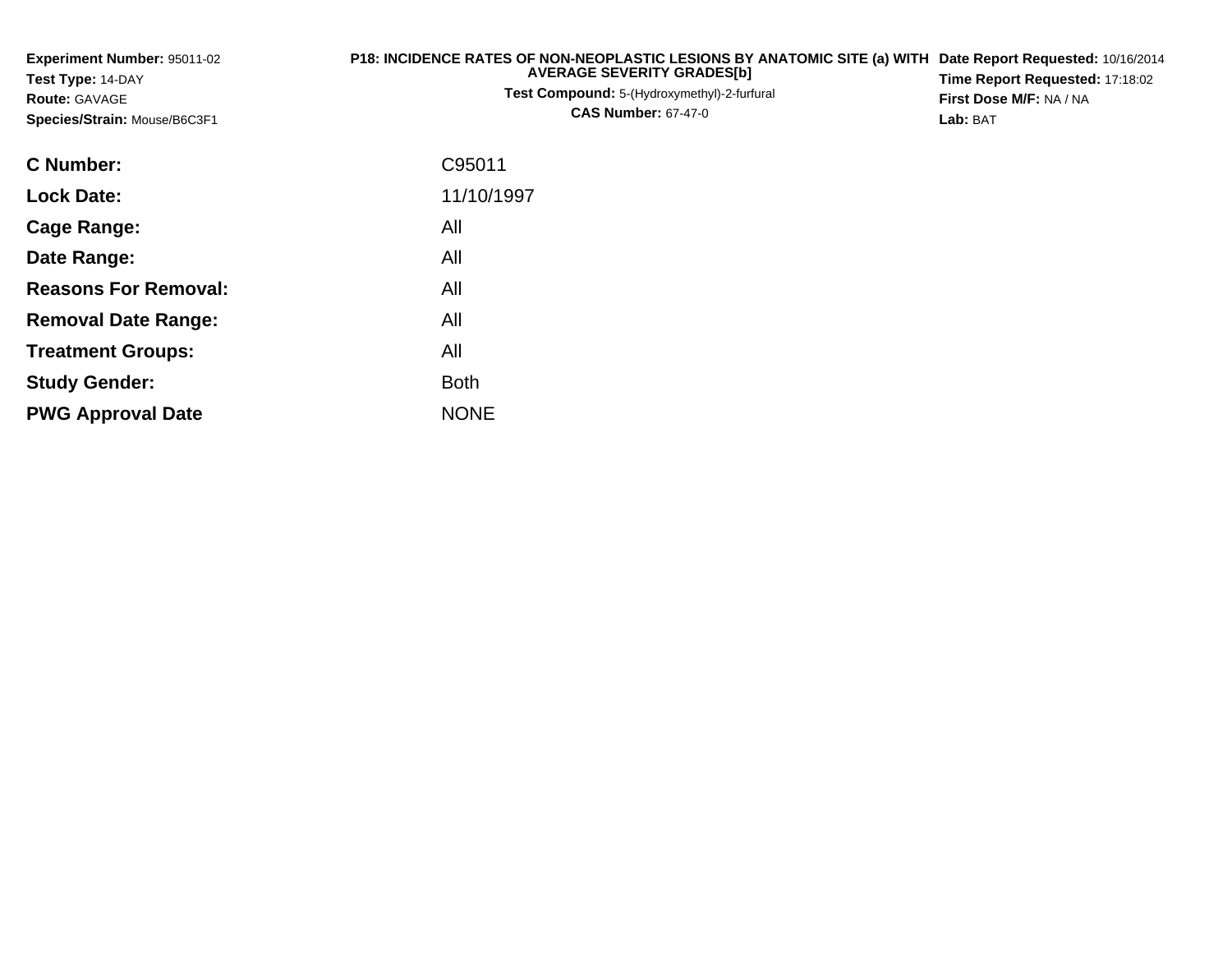| <b>Experiment Number: 95011-02</b><br>Test Type: 14-DAY<br>Route: GAVAGE<br>Species/Strain: Mouse/B6C3F1<br><b>B6C3F1 Mouse MALE</b> |           | <b>AVERAGE SEVERITY GRADES[b]</b><br>Test Compound: 5-(Hydroxymethyl)-2-furfural<br><b>CAS Number: 67-47-0</b> | Lab: BAT            | P18: INCIDENCE RATES OF NON-NEOPLASTIC LESIONS BY ANATOMIC SITE (a) WITH Date Report Requested: 10/16/2014<br>Time Report Requested: 17:18:02<br>First Dose M/F: NA / NA |                     |                        |
|--------------------------------------------------------------------------------------------------------------------------------------|-----------|----------------------------------------------------------------------------------------------------------------|---------------------|--------------------------------------------------------------------------------------------------------------------------------------------------------------------------|---------------------|------------------------|
|                                                                                                                                      | 0 MG/KG   | <b>94 MG/KG</b>                                                                                                | <b>MG/KG</b><br>188 | <b>MG/KG</b><br>375                                                                                                                                                      | <b>MG/KG</b><br>750 | 1500 MG/KG             |
| <b>Disposition Summary</b>                                                                                                           |           |                                                                                                                |                     |                                                                                                                                                                          |                     |                        |
| <b>Animals Initially In Study</b><br><b>Early Deaths</b><br><b>Moribund Sacrifice</b><br><b>Natural Death</b>                        | 5         | 5                                                                                                              | 5                   | 5                                                                                                                                                                        | 5                   | 5<br>1<br>$\mathbf{2}$ |
| <b>Survivors</b>                                                                                                                     |           |                                                                                                                |                     |                                                                                                                                                                          |                     |                        |
| <b>Terminal Sacrifice</b>                                                                                                            | ${\bf 5}$ | ${\bf 5}$                                                                                                      | ${\bf 5}$           | ${\bf 5}$                                                                                                                                                                | ${\bf 5}$           | $\boldsymbol{2}$       |
| <b>Animals Examined Microscopically</b>                                                                                              | 5         | 5                                                                                                              | 5                   | 5                                                                                                                                                                        | 5                   | $5\phantom{a}$         |
| ALIMENTARY SYSTEM                                                                                                                    |           |                                                                                                                |                     |                                                                                                                                                                          |                     |                        |
| Intestine Large, Colon                                                                                                               | (5)       | (5)                                                                                                            | (5)                 | (5)                                                                                                                                                                      | (5)                 | (5)                    |
| Liver                                                                                                                                | (5)       | (5)                                                                                                            | (5)                 | (5)                                                                                                                                                                      | (5)                 | (5)                    |
| <b>Necrosis</b>                                                                                                                      | 1[1.0]    |                                                                                                                |                     | 1[1.0]                                                                                                                                                                   |                     |                        |
| Stomach, Forestomach                                                                                                                 | (5)       | (5)                                                                                                            | (5)                 | (5)                                                                                                                                                                      | (5)                 | (5)                    |
| Stomach, Glandular                                                                                                                   | (5)       | (5)                                                                                                            | (5)                 | (5)                                                                                                                                                                      | (5)                 | (5)                    |
| CARDIOVASCULAR SYSTEM                                                                                                                |           |                                                                                                                |                     |                                                                                                                                                                          |                     |                        |
| None                                                                                                                                 |           |                                                                                                                |                     |                                                                                                                                                                          |                     |                        |
| <b>ENDOCRINE SYSTEM</b><br>None                                                                                                      |           |                                                                                                                |                     |                                                                                                                                                                          |                     |                        |
| <b>GENERAL BODY SYSTEM</b><br>None                                                                                                   |           |                                                                                                                |                     |                                                                                                                                                                          |                     |                        |
| <b>GENITAL SYSTEM</b><br>None                                                                                                        |           |                                                                                                                |                     |                                                                                                                                                                          |                     |                        |
| <b>HEMATOPOIETIC SYSTEM</b><br>None                                                                                                  |           |                                                                                                                |                     |                                                                                                                                                                          |                     |                        |
| <b>INTEGUMENTARY SYSTEM</b>                                                                                                          |           |                                                                                                                |                     |                                                                                                                                                                          |                     |                        |

None

a - Number of animals examined microscopically at site and number of animals with lesion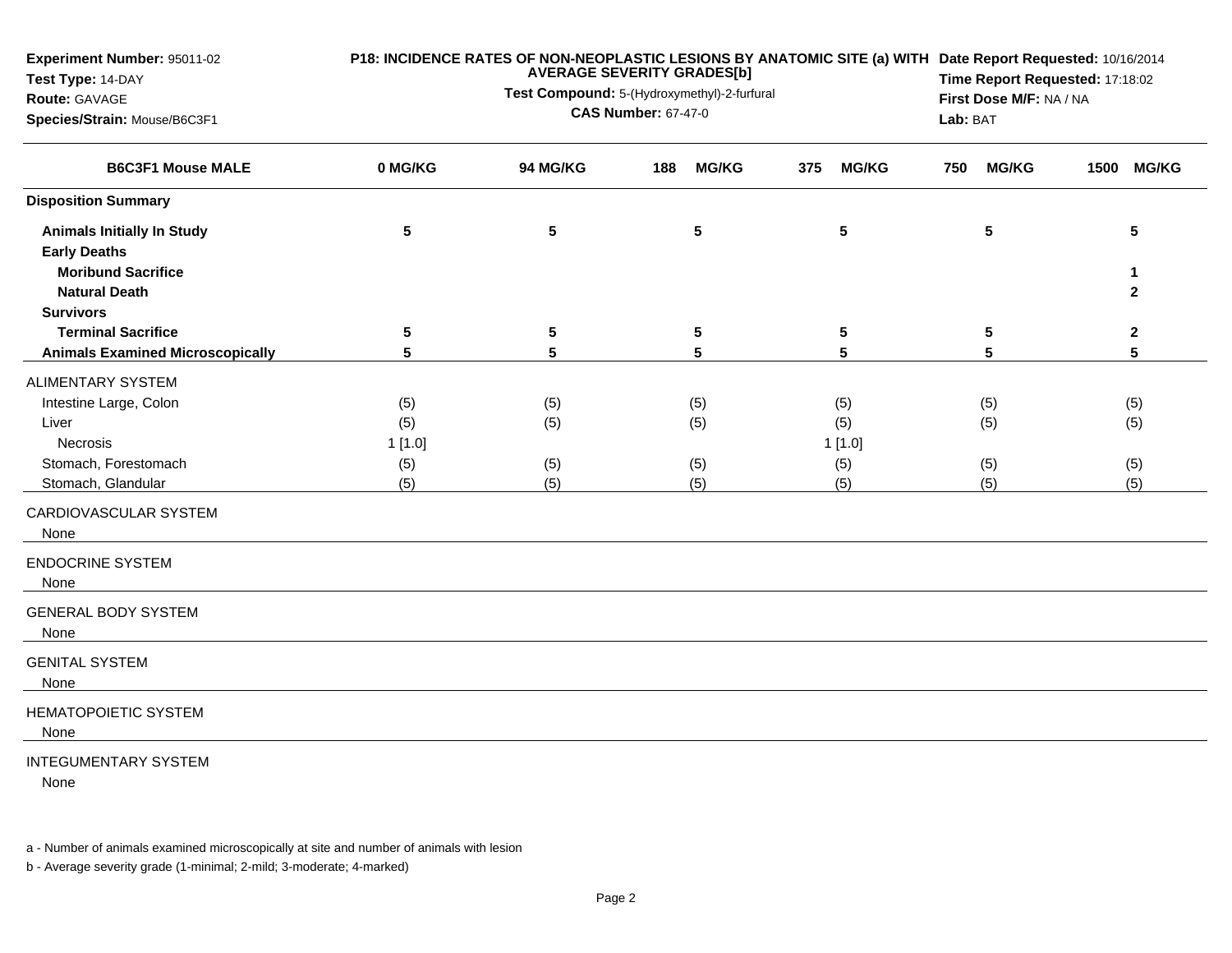| Experiment Number: 95011-02<br>Test Type: 14-DAY<br><b>Route: GAVAGE</b><br>Species/Strain: Mouse/B6C3F1<br><b>B6C3F1 Mouse MALE</b> | P18: INCIDENCE RATES OF NON-NEOPLASTIC LESIONS BY ANATOMIC SITE (a) WITH<br><b>AVERAGE SEVERITY GRADES[b]</b><br>Test Compound: 5-(Hydroxymethyl)-2-furfural<br><b>CAS Number: 67-47-0</b> |                 |     |              |     |              |     | Date Report Requested: 10/16/2014<br>Time Report Requested: 17:18:02<br>First Dose M/F: NA / NA<br>Lab: BAT |      |              |  |
|--------------------------------------------------------------------------------------------------------------------------------------|--------------------------------------------------------------------------------------------------------------------------------------------------------------------------------------------|-----------------|-----|--------------|-----|--------------|-----|-------------------------------------------------------------------------------------------------------------|------|--------------|--|
|                                                                                                                                      | 0 MG/KG                                                                                                                                                                                    | <b>94 MG/KG</b> | 188 | <b>MG/KG</b> | 375 | <b>MG/KG</b> | 750 | <b>MG/KG</b>                                                                                                | 1500 | <b>MG/KG</b> |  |
| MUSCULOSKELETAL SYSTEM<br>None                                                                                                       |                                                                                                                                                                                            |                 |     |              |     |              |     |                                                                                                             |      |              |  |
| NERVOUS SYSTEM<br>None                                                                                                               |                                                                                                                                                                                            |                 |     |              |     |              |     |                                                                                                             |      |              |  |
| <b>RESPIRATORY SYSTEM</b><br>None                                                                                                    |                                                                                                                                                                                            |                 |     |              |     |              |     |                                                                                                             |      |              |  |
| SPECIAL SENSES SYSTEM<br>None                                                                                                        |                                                                                                                                                                                            |                 |     |              |     |              |     |                                                                                                             |      |              |  |
| URINARY SYSTEM<br>None                                                                                                               |                                                                                                                                                                                            |                 |     |              |     |              |     |                                                                                                             |      |              |  |

\*\*\*END OF MALE DATA\*\*\*

a - Number of animals examined microscopically at site and number of animals with lesion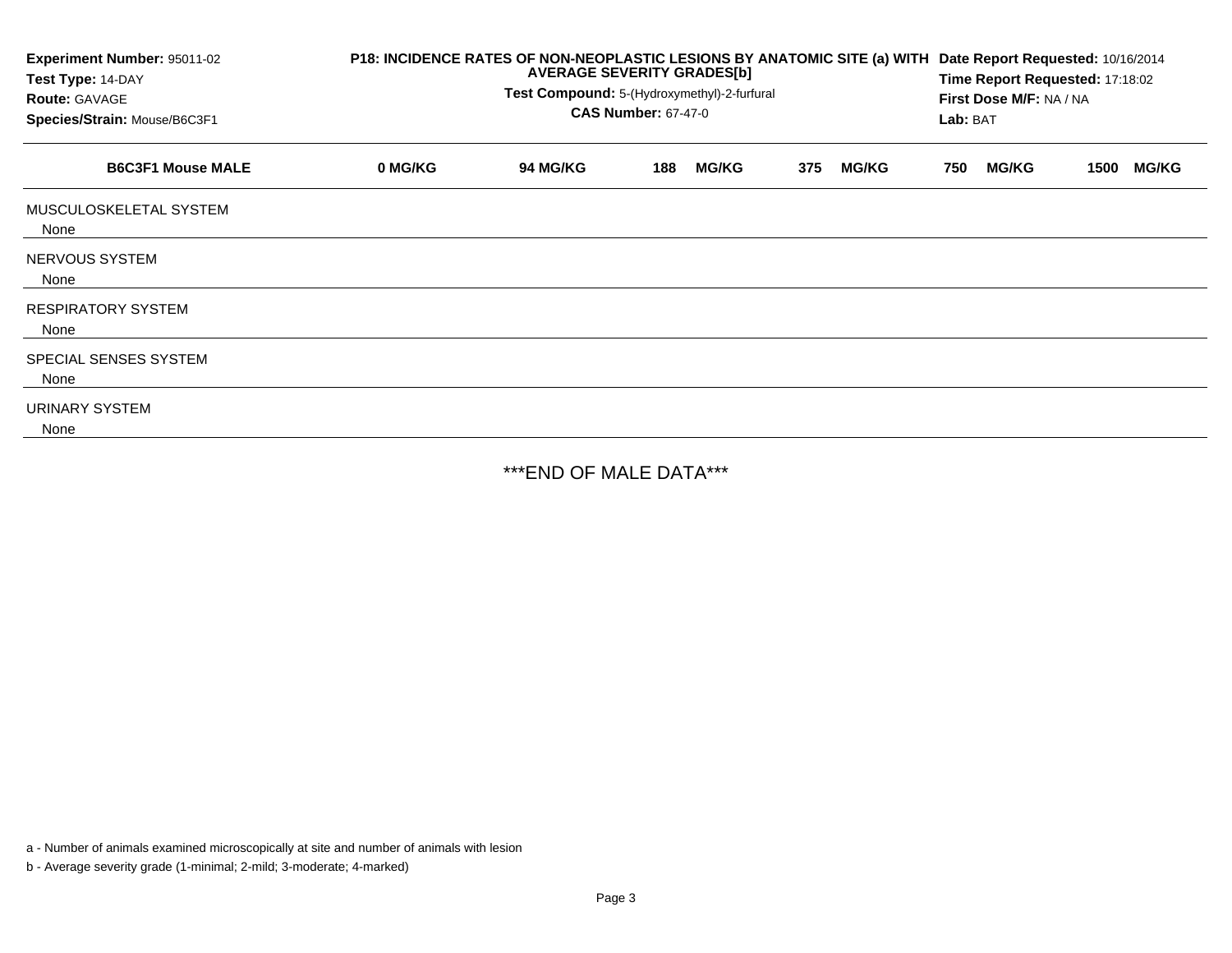| Experiment Number: 95011-02<br>Test Type: 14-DAY<br>Route: GAVAGE<br>Species/Strain: Mouse/B6C3F1             |            | P18: INCIDENCE RATES OF NON-NEOPLASTIC LESIONS BY ANATOMIC SITE (a) WITH Date Report Requested: 10/16/2014<br>Time Report Requested: 17:18:02<br>First Dose M/F: NA / NA<br>Lab: BAT |                     |                      |                     |                                  |
|---------------------------------------------------------------------------------------------------------------|------------|--------------------------------------------------------------------------------------------------------------------------------------------------------------------------------------|---------------------|----------------------|---------------------|----------------------------------|
| <b>B6C3F1 Mouse FEMALE</b>                                                                                    | 0 MG/KG    | <b>94 MG/KG</b>                                                                                                                                                                      | <b>MG/KG</b><br>188 | <b>MG/KG</b><br>375  | <b>MG/KG</b><br>750 | 1500 MG/KG                       |
| <b>Disposition Summary</b>                                                                                    |            |                                                                                                                                                                                      |                     |                      |                     |                                  |
| <b>Animals Initially In Study</b><br><b>Early Deaths</b><br><b>Moribund Sacrifice</b><br><b>Natural Death</b> | 5          | 5                                                                                                                                                                                    | 5                   | 5                    | 5                   | 5<br>$\mathbf{2}$<br>$\mathbf 1$ |
| <b>Survivors</b>                                                                                              |            |                                                                                                                                                                                      |                     |                      |                     |                                  |
| <b>Terminal Sacrifice</b>                                                                                     | 5          | 5                                                                                                                                                                                    | ${\bf 5}$           | $\sqrt{5}$           | 5                   | $\boldsymbol{2}$                 |
| <b>Animals Examined Microscopically</b>                                                                       | 5          | 5                                                                                                                                                                                    | 5                   | 5                    | 5                   | $5\phantom{.0}$                  |
| <b>ALIMENTARY SYSTEM</b><br>Intestine Large, Colon<br>Liver<br>Necrosis                                       | (5)<br>(5) | (5)<br>(5)<br>1[1.0]                                                                                                                                                                 | (5)<br>(5)          | (5)<br>(5)<br>1[1.0] | (5)<br>(5)          | (5)<br>(5)                       |
| Stomach, Forestomach                                                                                          | (5)        | (5)                                                                                                                                                                                  | (5)                 | (5)                  | (5)                 | (5)                              |
| Stomach, Glandular                                                                                            | (5)        | (5)                                                                                                                                                                                  | (5)                 | (5)                  | (5)                 | (5)                              |
| CARDIOVASCULAR SYSTEM<br>None                                                                                 |            |                                                                                                                                                                                      |                     |                      |                     |                                  |
| <b>ENDOCRINE SYSTEM</b><br>None                                                                               |            |                                                                                                                                                                                      |                     |                      |                     |                                  |
| <b>GENERAL BODY SYSTEM</b><br>None                                                                            |            |                                                                                                                                                                                      |                     |                      |                     |                                  |
| <b>GENITAL SYSTEM</b><br>None                                                                                 |            |                                                                                                                                                                                      |                     |                      |                     |                                  |
| <b>HEMATOPOIETIC SYSTEM</b><br>None                                                                           |            |                                                                                                                                                                                      |                     |                      |                     |                                  |
| <b>INTEGUMENTARY SYSTEM</b>                                                                                   |            |                                                                                                                                                                                      |                     |                      |                     |                                  |

None

a - Number of animals examined microscopically at site and number of animals with lesion